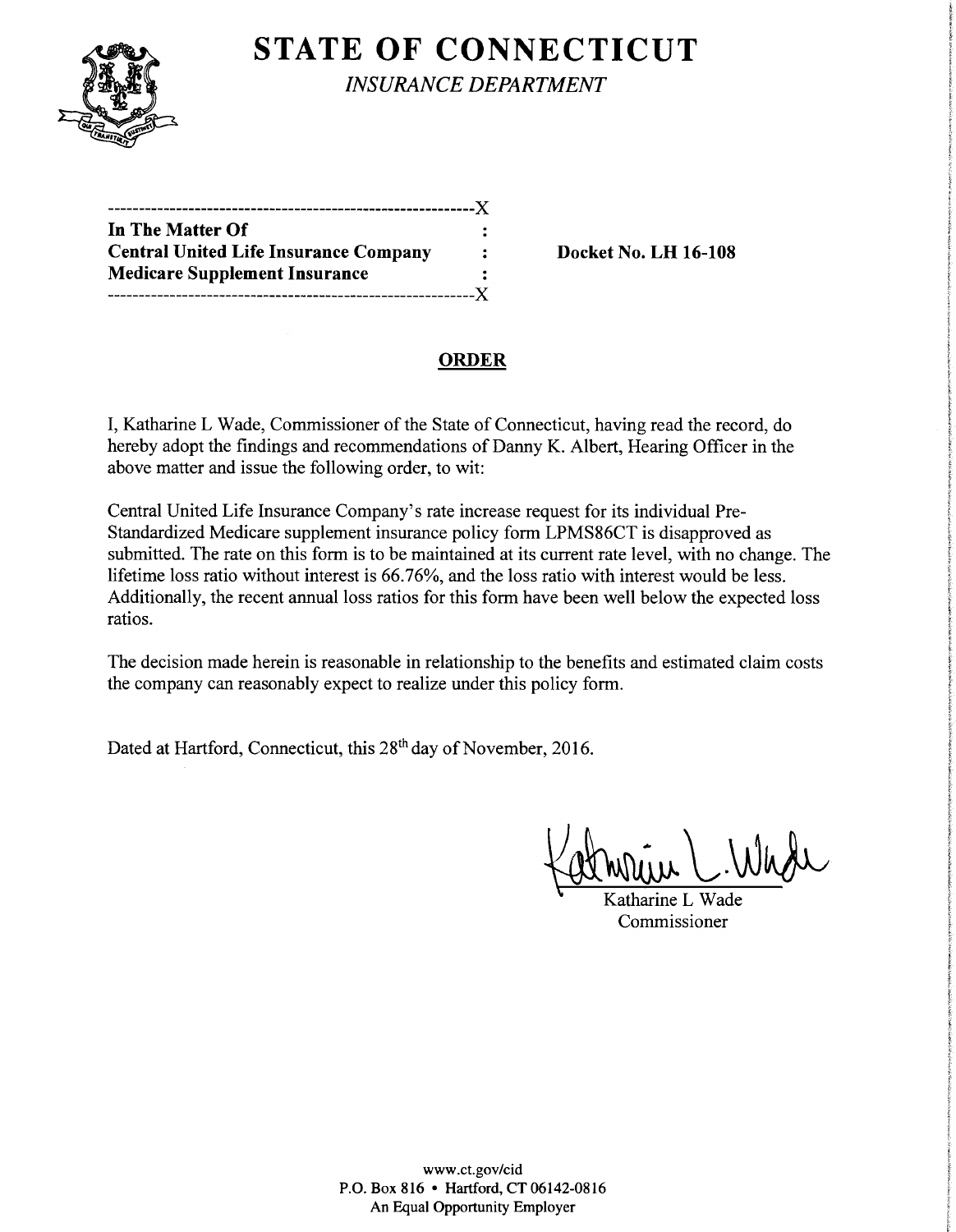

# **STATE OF CONNECTICUT**

*INSURANCE DEPARTMENT* 

| In The Matter Of                       |  |
|----------------------------------------|--|
| Central United Life Insurance Company: |  |
| <b>Medicare Supplement Insurance</b>   |  |
| ----------------------------X          |  |

Docket No. LH 16-108

### PROPOSED FINAL DECISION

## 1. INTRODUCTION

The Insurance Commissioner of the State of Connecticut is empowered to review rates charged for individual and group Medicare supplement policies sold to any resident of this State who is eligible for Medicare. The source for this regulatory authority is contained in Chapter 700c and Section 38a-495a of the Connecticut General Statutes.

After due notice, a hearing was held at the Insurance Department in Hartford, CT on Tuesday, November 15, 2016, to consider whether or not the rate increase requested by Central United Life Insurance Company on its individual Pre-Standardized Medicare supplement insurance business should be approved.

No members from the general public attended the hearing.

No company representatives from Central United Life Insurance Company attended the hearing.

The hearing was conducted in accordance with the requirements of Section 38a-474, Connecticut General Statutes, the Uniform Administrative Procedures Act, Chapter 54 of Section 38a-8-1 et seq. of the Regulations of Connecticut State Agencies.

A Medicare supplement policy is a private health insurance policy sold on an individual or group basis, which provides benefits that are additional to the benefits provided by Medicare. For many years Medicare supplement policies have been highly regulated under both state and federal law to protect the interests of persons eligible for Medicare who depend on these policies to provide additional coverage for the costs of health care.

Effective December 1, 2005, Connecticut amended its program of standardized Medicare supplement policies in accordance with Section 38a-496a of the Connecticut General Statutes, and Sections 38a-495a-1 through 38a-495a-21 of the Regulations of Connecticut Agencies. This program, which conforms to federal requirements, provides a "core" package of benefits known as Plan A. Insurers may also offer any one or more of eleven other plans (Plans B through N).

Effective January 1, 2006, in accordance with Section 38a-495c of the Connecticut General Statutes (as amended by Public Act 05-20) premiums for all Medicare supplement policies in the state must use community rating. Rates for Plans A through N must be computed without regard to age, gender, previous claims history or the medical condition of any person covered by a Medicare supplement policy or certificate.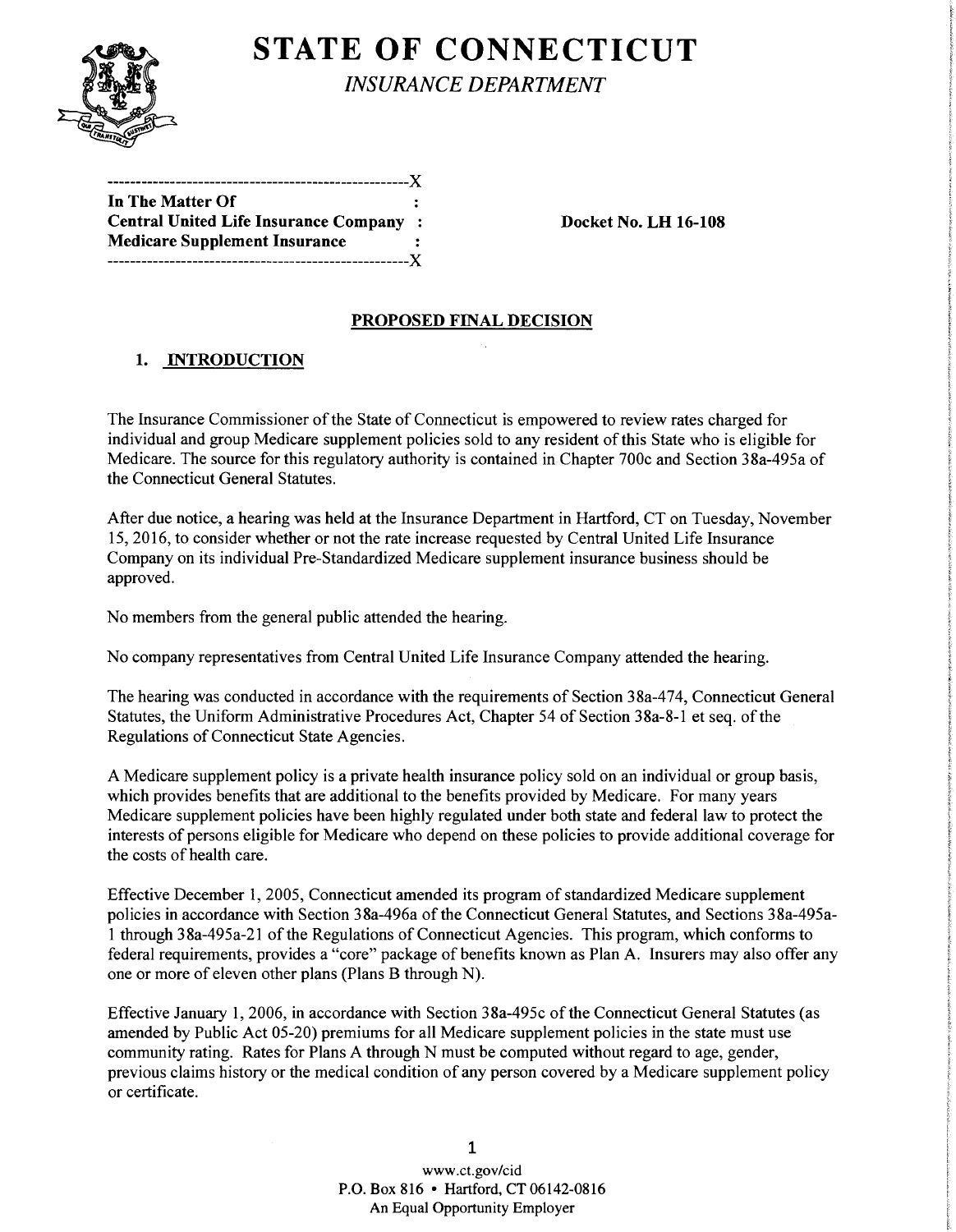The statute provides that coverage under Plans A through N may not be denied on the basis of age, gender, previous claims history or the medical condition of any covered person. Insurers may exclude benefits for losses incurred within six months from the effective date of coverage based on a pre-existing condition.

Effective October 1, 1998, carriers that offer Plan B or Plan C must make these plans as well as Plan A, available to all persons eligible for Medicare by reason of disability.

Insurers must also make the necessary arrangements to receive notice of all claims paid by Medicare for their insureds so that supplement benefits can be computed and paid without requiring insureds to file claim forms for such benefits. This process of direct notice and automatic claims payment is commonly referred to as "piggybacking" or "crossover".

Sections 38a-495 and 38a-522 of the Connecticut General Statutes, and Section 38a-495a-10 of the Regulations of Connecticut Agencies, state that individual and group Medicare supplement policies must have anticipated loss ratios of 65% and 75%, respectively. Under Sections 38a-495-7 and 38a-495a-10 of the Regulations of Connecticut Agencies, filings for rate increases must demonstrate that actual and expected losses in relation to premiums meet these standards, and anticipated loss ratios for the entire future period for which the requested premiums are calculated to provide coverage must be expected to equal or exceed the appropriate loss ratio standard.

Section 38a-473 of the Connecticut General Statutes provides that no insurer may incorporate in its rates for Medicare supplement policies factors for expenses that exceed 150% of the average expense ratio for that insurer's entire written premium for all lines of health insurance for the previous calendar year.

#### II. FINDING OF FACT

After reviewing the exhibits entered into the record of this proceeding, and utilizing the experience, technical competence and specialized knowledge of the Insurance Department, the undersigned makes the following findings of fact:

- 1. Central United Life Insurance Company has requested a rate increase of 7.0% for its individual prestandardized Medicare supplement form LPMS86CT.
- 2. There is one in-force policy in Connecticut and 157 nationwide as of  $6/30/2016$ .
- 3. Central United certified that their expense factor is in compliance with section 38a-473, C.G.S ..
- 4. The lifetime loss ratio for each form is expected to satisfy the Connecticut regulatory loss ratio requirement of 65%.
- 5. The inception-to-date nationwide loss ratio is 66.76%, not accounting for interest. The 2014 loss ratio is 100.79% while the loss ratio for 2015 is 35.84%. Connecticut specific experience was not reported in the filing as it is not credible
- 6. The projected 2017 nationwide loss ratio is 73.80%.